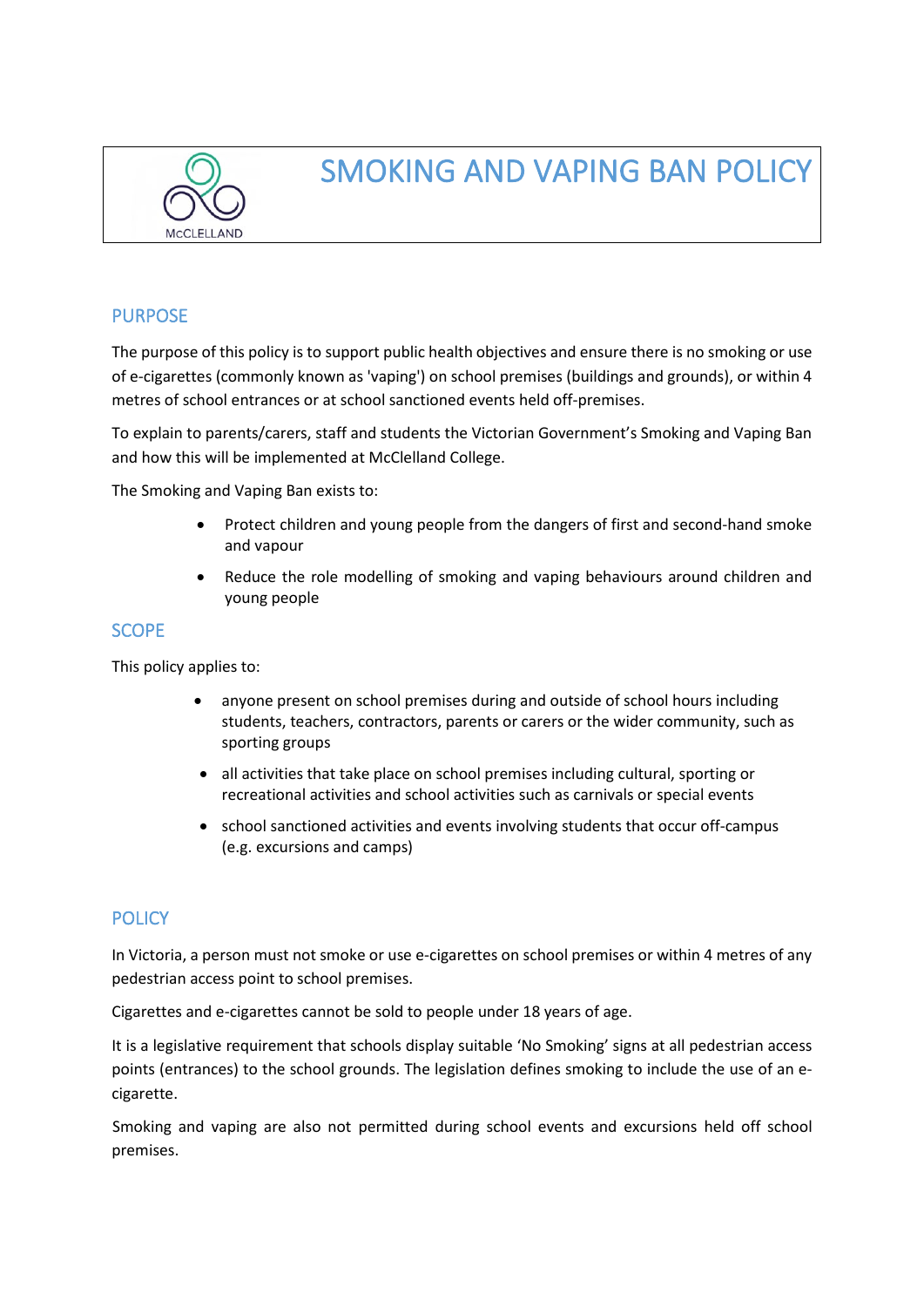### Electronic cigarettes

Inhaling vapour from an e-cigarette is known as 'vaping'. When using an e-cigarette, the user inhales and exhales the vapour, which can look similar to smoking a cigarette. The prohibition on smoking includes the use of e-cigarettes (vaping) and applies whether the e-cigarette contains nicotine or not.

In Victoria, it is illegal for any person to obtain, possess or use nicotine e-cigarettes, or e-cigarette cartridges containing nicotine or nicotine liquids for use in a vaporiser, without a prescription. It is illegal to sell e-cigarettes to, or buy e-cigarettes for, any person aged under 18 years whether the ecigarettes contain nicotine or not.

#### Implementation

McClelland College will:

ensure that the whole school community is aware that smoking and vaping are not permitted on school premises and within 4 metres of school entrances. This may be achieved through the signage required at each entrance.

• remind the school community that smoking, and vaping are not permitted at schoolsanctioned events held off school premises.

• encourage Department employees who require support complying with the ban to either:

 call the Quitline on 13 7848. Quitline is a friendly, confidential telephone service. A Quitline counsellor is trained to listed carefully and provide practical advice tailored for each person.

use the Employee Assistance Program (EAP) or contact LifeWorks.

 if necessary, arrange training with Quit Victoria on how to support staff and young people to quit

- make tobacco and vaping education information available
- install and monitor anti-smoking detectors in student toilets

## Consequences for students smoking or vaping

Students found smoking, in the possession of cigarettes or e-cigarettes, buying cigarettes or ecigarettes from other students or supplying cigarettes or e-cigarettes to other students will result in confiscation and destruction of cigarettes/e-cigarettes, an immediate suspension from school and other actions as outlined below.

Bystanders in the company of smokers or vapers, (for example multiple students in a toilet cubicle where one or more is vaping) anywhere in the school community, at a school event or whilst travelling to or from school, will attract various consequences:

- First occurrence:
- o Parents/carers informed
- o Optional student education session with College Health Nurse
- $\circ$  Student removed from class and vard until education research project is complete.

o Research project to be completed about the health impacts of smoking and vaping, to be presented to Year Level Leader/Coordinator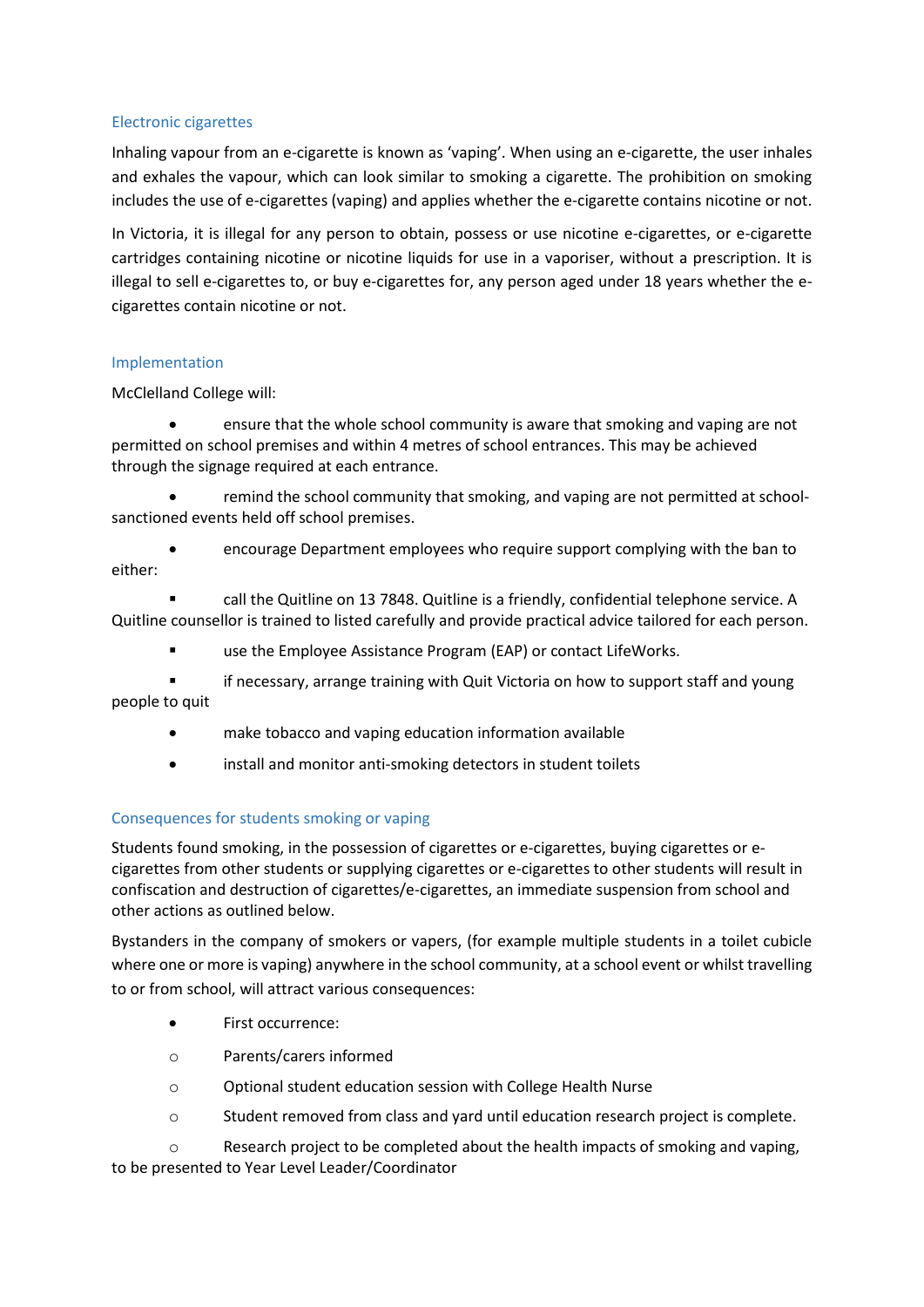- Second occurrence (smokers/vapers & bystander):
- o Parents/carers informed
- o Cigarettes and/or e-cigarettes confiscated (not returned to student or parent/carer)
- o Suspension from school
- o Restricted access to yard upon return to school
- o Optional student education session with College Health Nurse
- Subsequent occurrences (smokers/vapers & bystander):
- o Parents/carers informed
- o Cigarettes and/or e-cigarettes confiscated (not returned to student or parent/carer)
- o Suspension from school
- o Post-suspension meeting with Assistant Principal and Principal
- o Restricted access to yard upon return to school
- o Optional student education session with College Health Nurse

# FURTHER INFORMATION AND RESOURCES

- Student Engagement and Wellbeing Policy
- Child Safe Code of Conduct/Behavioural Expectations
- Complaints
- Duty of Care and Supervision

## SUPPORTING DOCUMENTATION

The Department's Policy and Advisory Library (PAL)

Additional resources:

#### **Useful websites**

- [Better Health](https://www.betterhealth.vic.gov.au/healthyliving/smoking-and-tobacco) Channel contains information on the health effects of smoking, strategies for quitting, statistics and Victoria's laws on smoking.
- [health.vic —](https://www2.health.vic.gov.au/public-health/tobacco-reform/resources-and-fact-sheets-tobacco-reform) a Victorian State Government website where schools can download documents and signage to display on school grounds.
- Quit [Victoria —](https://www.quit.org.au/) offers resources, information and support for people to quit smoking and vaping.
- Better Health [Channel: e-cigarettes](https://www.betterhealth.vic.gov.au/health/HealthyLiving/e-cigarettes)  contains information on the dangers of ecigarettes.
- Better Health [Channel: e-liquids](https://www.betterhealth.vic.gov.au/health/HealthyLiving/e-liquids-for-use-in-e-cigarettes)  contains information the liquid used in ecigarettes and the dangers of nicotine poisoning.